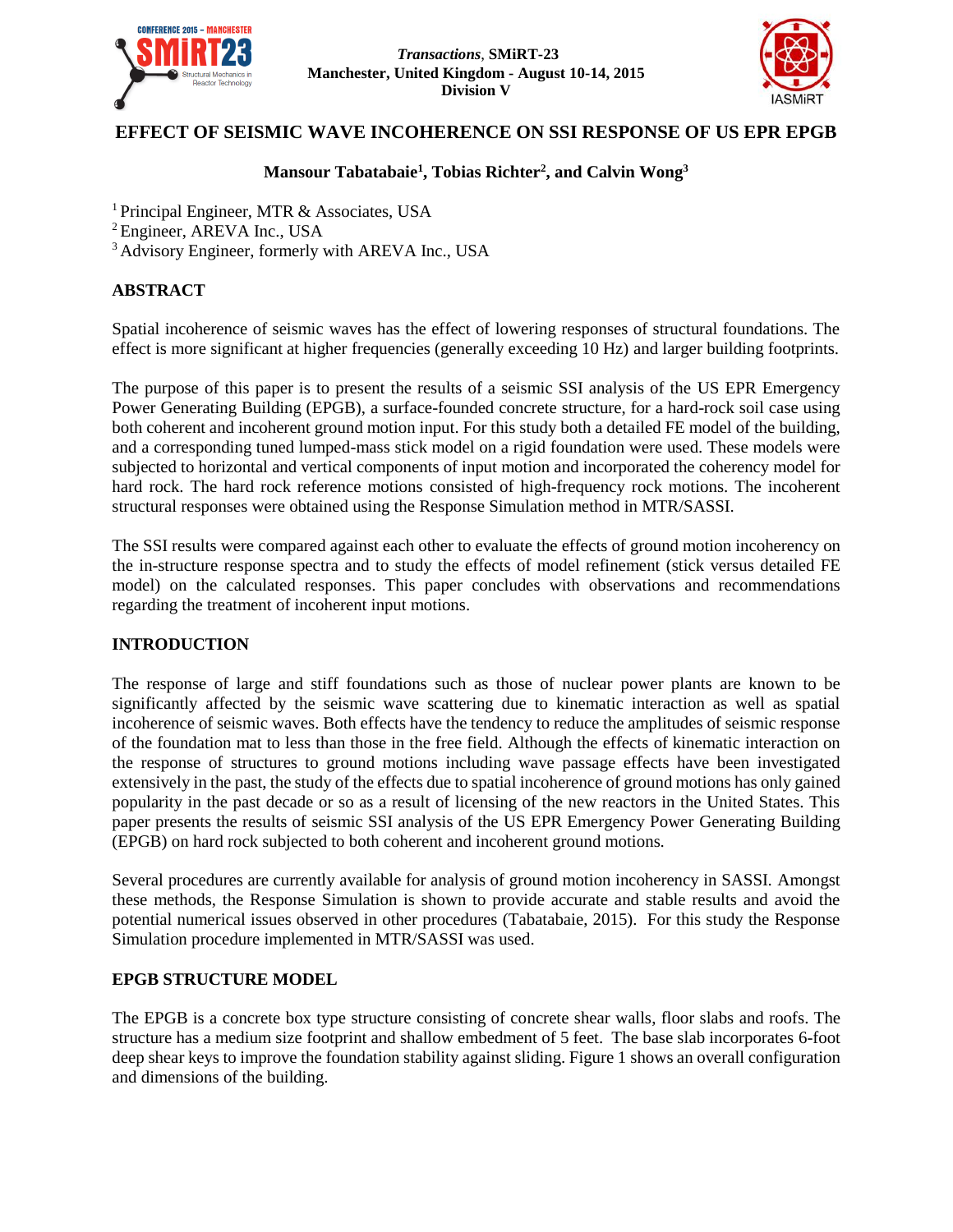

Figure 1. Detailed FE Model of EPGB

Both a stick and detailed finite element (FE) model of EPGB were used in this study. The idealization of EPGB as a stick model is shown in Figure 2. It represents the structure with three mass nodes that lump the mass of slabs and walls proportionally for each level. The mass of the shear keys is lumped with mass of the base slab node. Figure 3 shows the actual stick model of EPGB. Each story is modeled with two beams: one representing the axial stiffness of the corresponding story and is located at the center of mass, and the other representing the bending and shear stiffness of the story and is located at the center of stiffness. The two beams are then connected by rigid beams. The detailed FE model of EPGB is shown in Figure 1. The FE model incorporates all the major details of the EPGB structure. The FE model consists of plate/shell elements representing the concrete walls, roof and base slab - all of which are modeled as flexible members with appropriate section properties.



Figure 2. Building Cross Section showing Building Idealization as Stick Model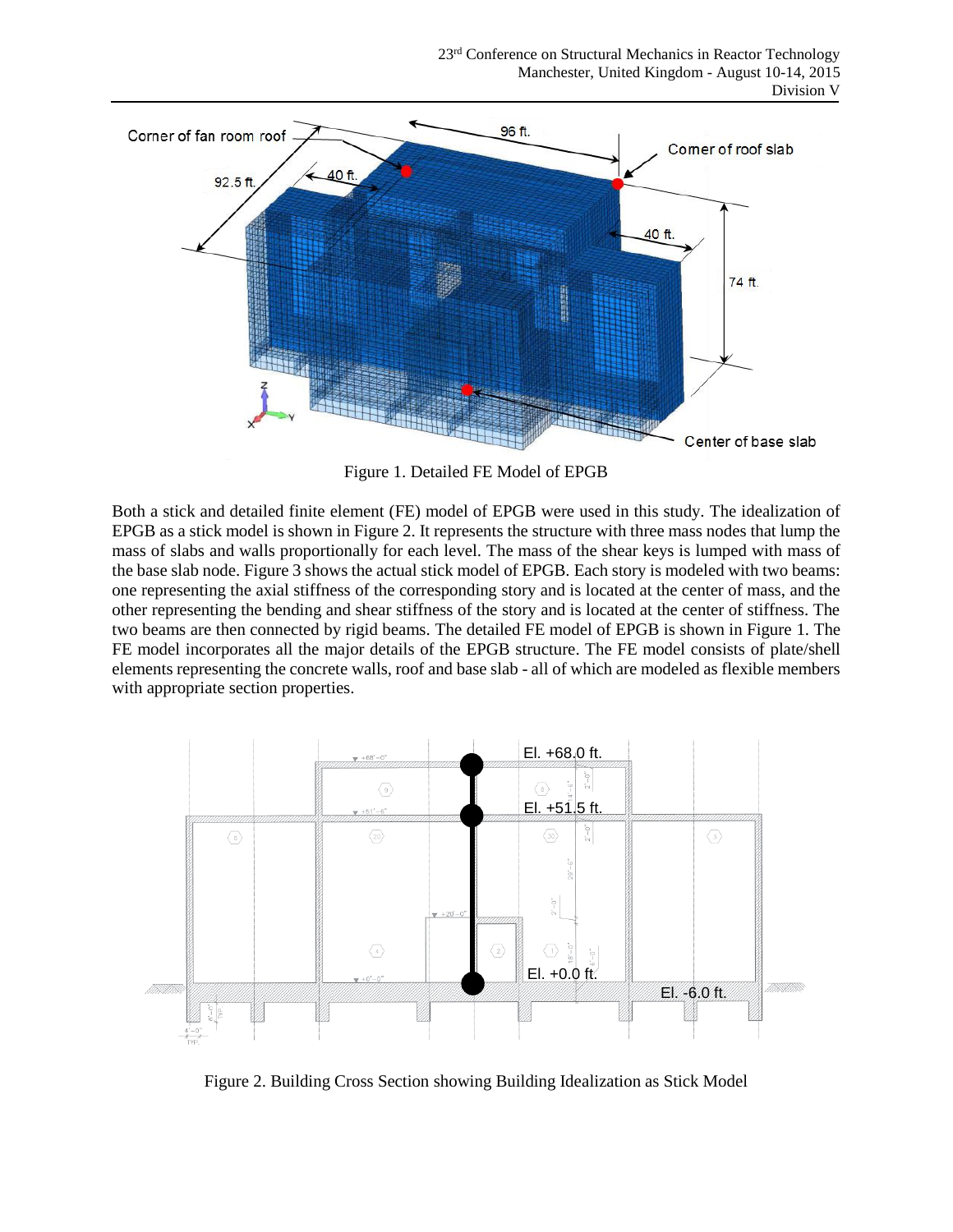

Figure 3. Stick Model of EPGB

### **TUNING OF STICK MODEL**

The stick model was tuned against the detailed FE model to provide proper alignment of major global modes of the structure. This included some adjustment to the stiffness of the sticks to account for the effects of openings, recesses and partition walls as well as flexibility of the plane sections that were not accounted for in development of the stick model. In order to tune the stick model both the FE and stick models were first fixed at the fan room elevation +50.5 ft. (see Figure 2) so that the roof slab can be tuned. Following this the FE and partially tuned stick model were fixed at the base slab elevation -6.0 ft. (see Figure 2) so that the fan room slab can be tuned. The final results of tuning in terms of the fixed-base transfer functions of the building roof slab from the initial stick (no tuning), tuned initial stick and detailed FE model in the x- (and typical for y-) and z-directions are shown in Figure 4a and 4b, respectively. Based on the results of model tuning, the dominant mode of the structure has a frequency of about 10 Hz in the x- and y-directions and 40 Hz in the vertical direction.



Figure 4a. Tuning of Stick Model, Roof Slab, X-Dir.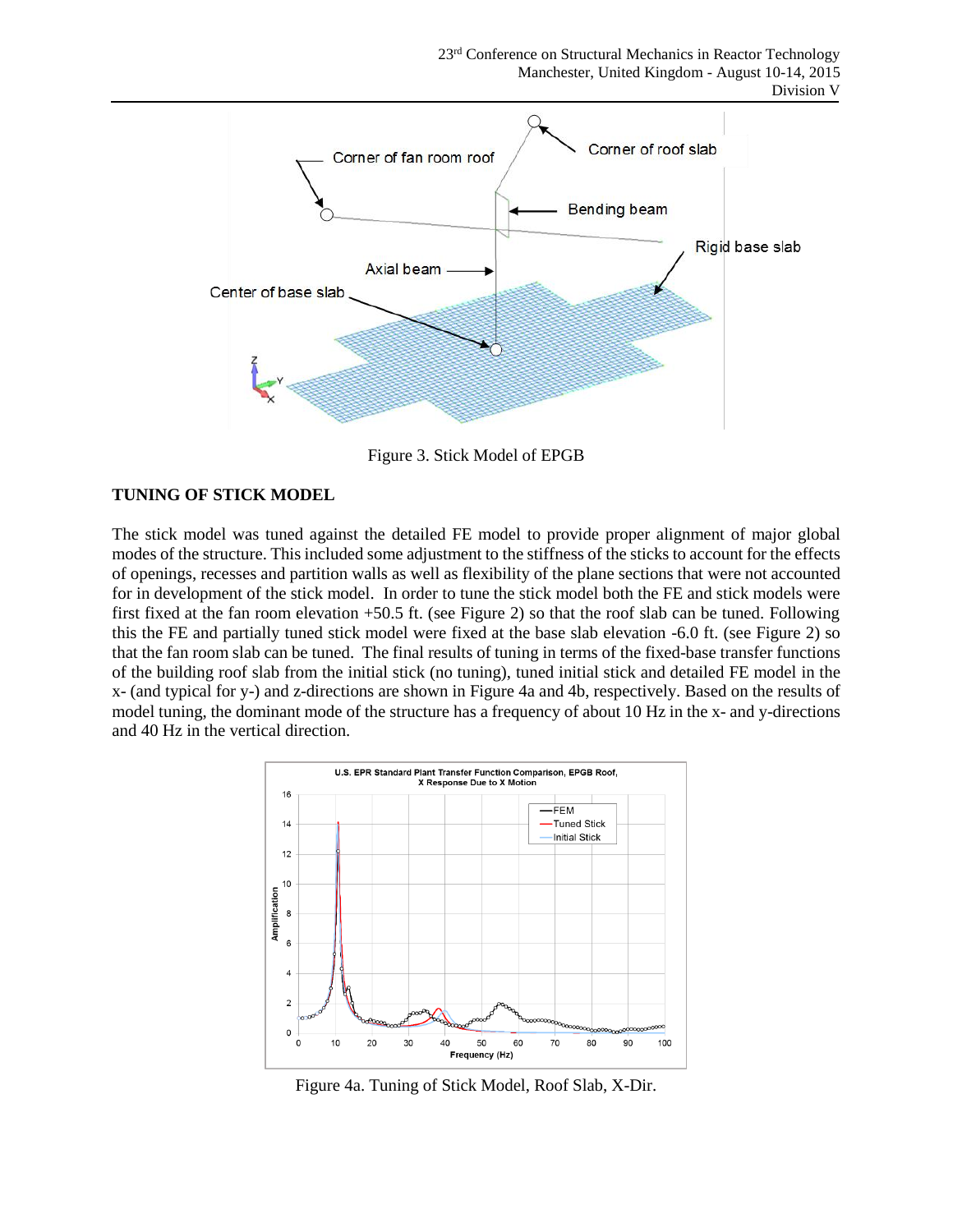

Figure 4b. Tuning of Stick Model, Roof Slab, Z-Dir.

It is noted that the EPGB is an ideal structure to be represented by a stick model because a) it is a regular building where lateral and vertical force resisting systems are the primary structural components, b) the main shear walls are directed towards the principal building axes and are relatively undisturbed by openings or discontinuities and c) floor slabs can be considered rigid in the in-plane direction because of only minor openings and no difference in elevation.

# **CHARACTERIZATION OF INPUT MOTIONS**

The foundation media consists of rock halfspace having a shear wave velocity of 4000 m/s. For incoherent ground motion analyses, the hard rock coherency functions provided in EPRI (2007a) were used. Figure 5a and 5b show the horizontal and vertical components of the coherency functions, respectively. For coherent ground motion analyses, the coherency function is 1 at all frequencies (i.e. fully coherent). Both coherent and incoherent analyses assume vertically propagating plane waves (i.e. no wave passage effect) with control motion specified at the free-field ground surface.



Figure 5a. Plane-Wave Coherency Functions, Hard Rock, Horizontal Component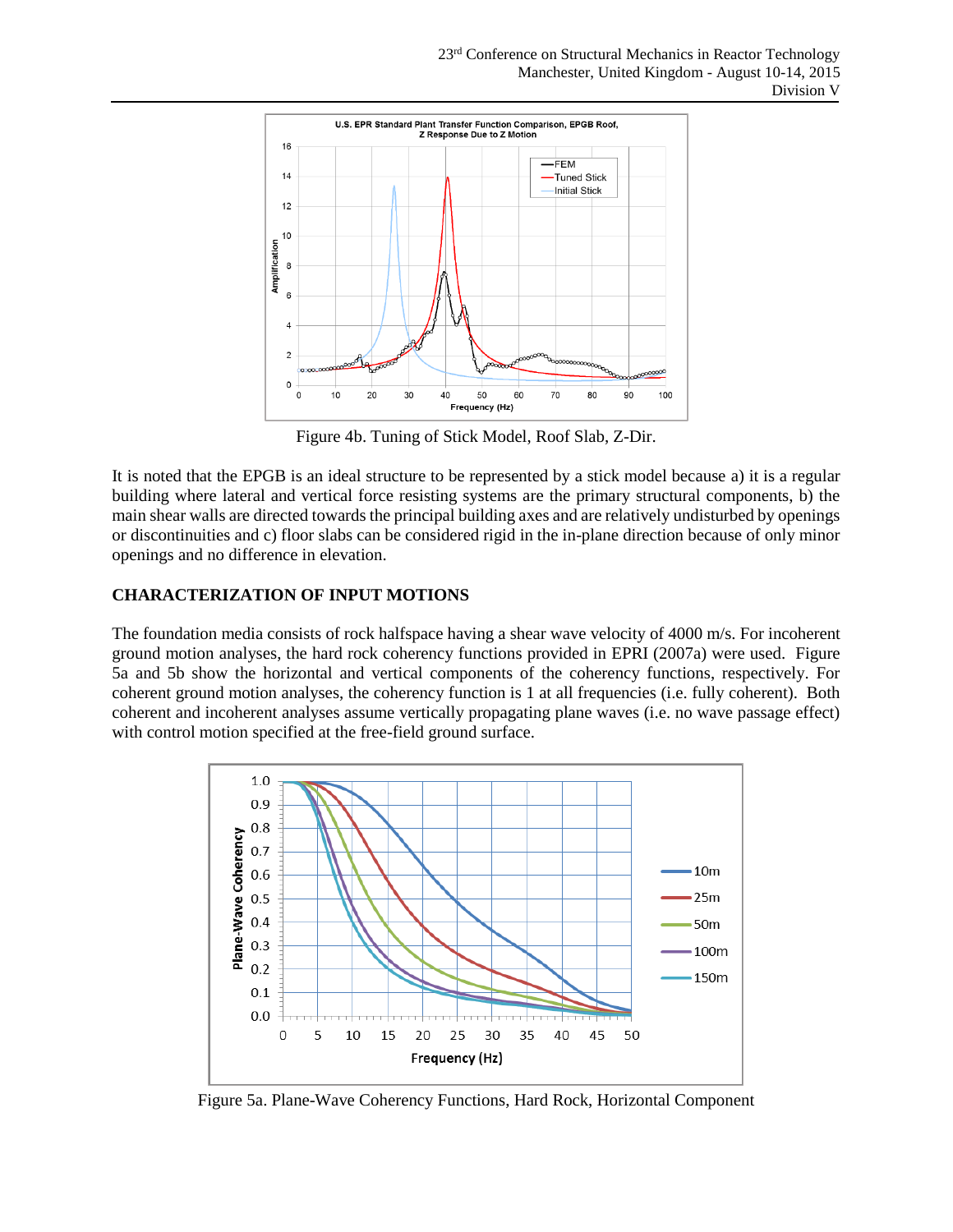

Figure 5b. Plane-Wave Coherency Functions, Hard Rock, Vertical Component

The control motion consists of three orthogonal components (two horizontal and vertical) of acceleration time histories spectrally matched to the high-frequency (HF) hard rock uniform hazard spectra (UHS) typical for the Central and Eastern United States (CEUS). Figure 6 shows 5%-damped acceleration response spectra of the control motions.



Figure 6. 5% Damped Response Spectra of Reference Hard Rock Motion

## **SSI ANALYSIS OF EPGB STRUCTURE MODEL**

The stick and detailed FE models of EPGB supported on hard rock were analyzed with both coherent and incoherent ground motions for two sets of control motions to study:

- 1) The effect of spatial incoherence of ground motions on the structural response
- 2) The effect of model refinement (detailed FE versus stick) on the incoherent structural response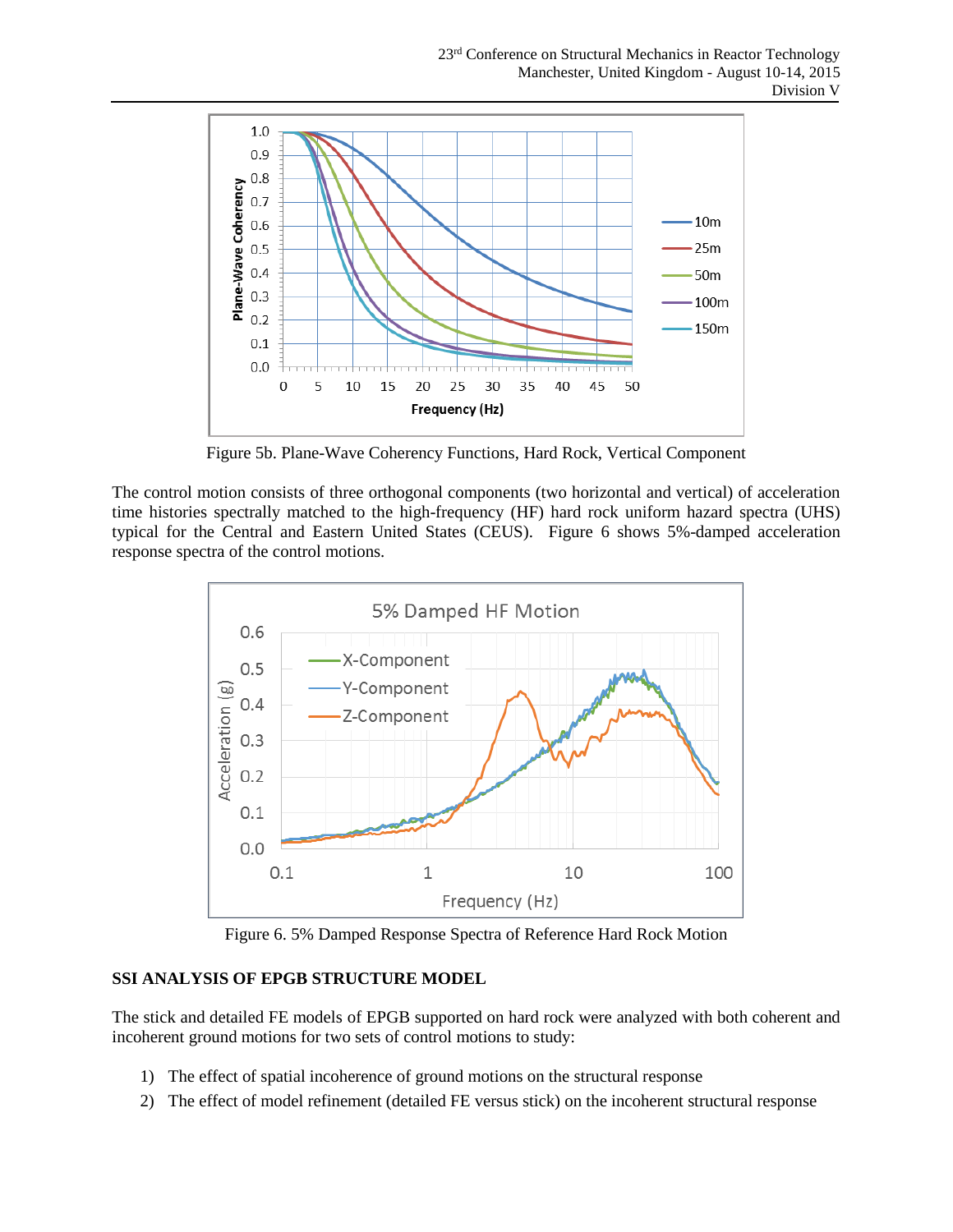The SSI analysis was performed using the MTR/SASSI program. The Response Simulation procedure was used to calculate the incoherent structural response. The results for both the stick and detailed FE model included 10 significant spectral modes of the coherency functions and represent the mean of 20 simulations with random phase angle. Both the number of spectral modes and simulations were selected to ensure convergent results. The cut-off frequency for both coherent and incoherent analyses is 70 Hz.

### **DISCUSSION OF RESULTS**

The response of EPGB in terms of 5%-damped acceleration response spectra at the center of base slab, corner of building roof and corner of fan room roof (see Figure 1 and 3) are calculated and compared. These locations represent typical building response characteristics. The spectra are calculated from acceleration time history responses in a given direction obtained by algebraically summing the co-directional acceleration time history output from separate analysis of the three directions of input motion.

### *Effect of Incoherent Ground Motions on Structural Response*

Figure 7 shows the calculated response at the center of base slab from coherent and incoherent ground motions for both the stick and FE model. As shown in Figure 7 in the absence of incoherency, the response of the base slab is very similar to the free field motion. This was expected because of the hard rock foundation support which essentially represents fixed-base condition with no SSI or foundation kinematic effects. It is noted that the coherent response of the structure is generally higher at the dominant mode and lower at the secondary modes of the structure for the stick model as compared to detailed FE model. This is due to the fact that the stick model represents only few global modes of the structure with full mass participation in those modes as compared to the FE model that distributes the mass to all modes in the structure.

With respect to the incoherent response, the results show moderate to significant reduction in the base slab motion relative to the free field motion at frequencies above 10 Hz (see Figure 7). The reduction in base slab response due to incoherency of ground motions appears to be larger in the x- and y-directions as compared to the z-direction for both models and larger from the stick as compared to the detailed FE model. In the structure however, as seen in Figure 8 and 9, this above trend is reversed, which means the reduction in response due to incoherency is larger in the z-direction as compared to the x- and y-direction and larger from the detailed FE model as compared to the stick model. This reverse in trend perhaps has to do with how the structural modes respond to the spatial variation of base motions due to ground motion incoherency.

#### *Effect of Model Refinement on Incoherent Structural Response*

One of the objectives of this study was to investigate whether the use of stick model in lieu of more detailed FE model of the structure may miss some aspects of the incoherent response that could be beneficial or critical in evaluation of the equipment that are sensitive to high frequency components of in-structure response spectra. To that extent the current results show that the spectral accelerations in the base slab in the x- and y-directions at frequencies above 10 Hz are significantly underestimated from the stick model as compared to the FE model (see Figure 7). In the structure, the stick model tends to overestimate the spectral response due to incoherency at the dominant mode and underestimate at secondary modes of the structure as compared to the FE model. This effect is more pronounced in the z-direction (see Figures 8 and 9).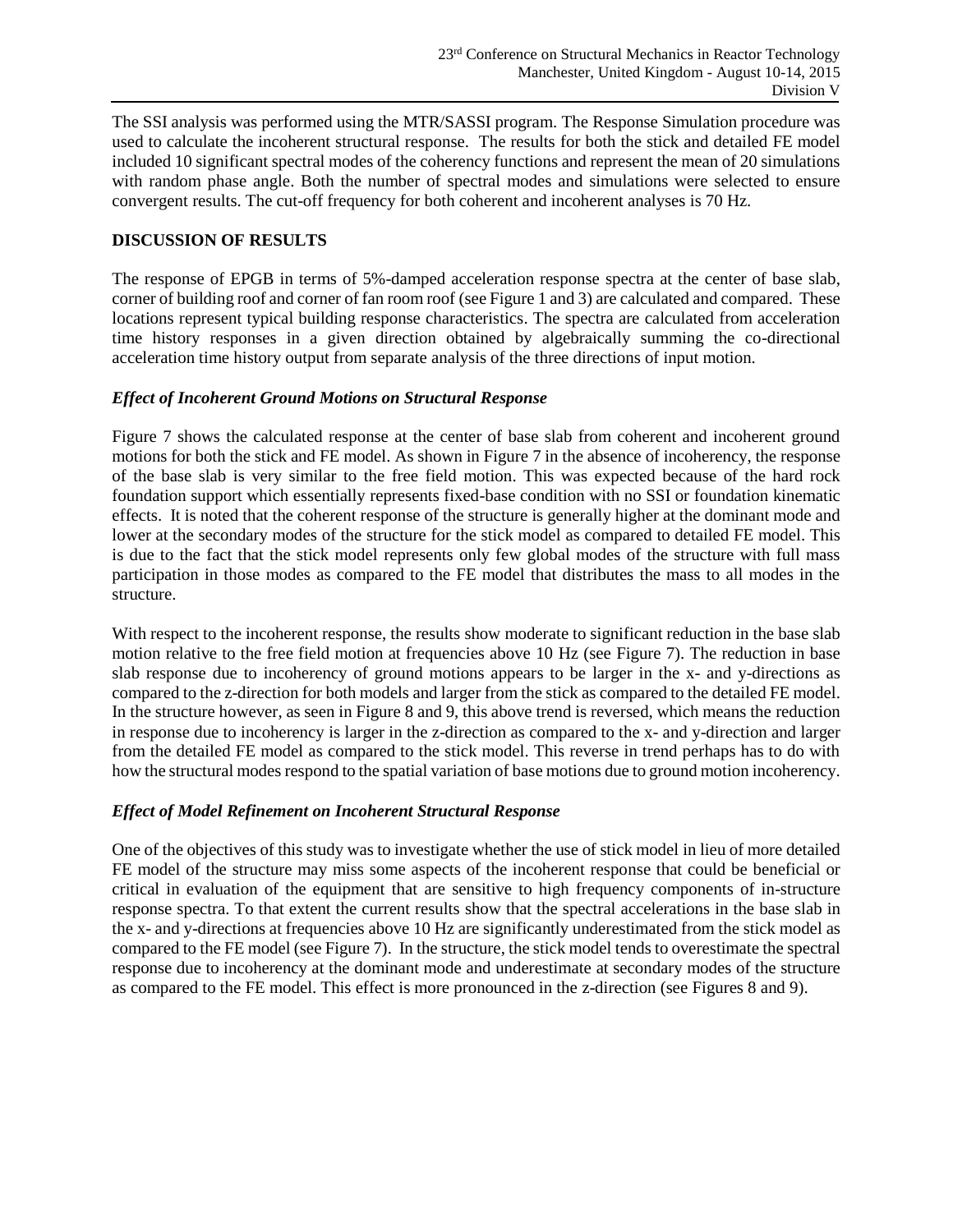### **CONCLUSION**

The following observations and conclusions are noted from this study.

- The ground motion incoherency reduces the response of EPGB at frequencies above 10 Hz as compared to the coherent response. The amount of reduction in spectral accelerations can range from small (few percent) to moderate (30-35%) depending on the frequency and direction of motion.
- The stick model tends to underestimate the response of the base slab at all frequencies above 10 Hz as compared to the detailed FE model. The under prediction of the base slab spectral accelerations from stick model is significant in the x- and y-direction, and moderate in the z-direction.
- For the structural response, the stick model overestimates the spectral accelerations at the dominant mode and underestimates at the secondary modes of the structure. The over prediction of the spectral accelerations in the structure from the stick is more significant in the z-direction.

It is noted that the above findings do not consider the effects of torsion in the response due to mass eccentricity and/or significant stiffness discontinuity in the structure, soil-structure interaction, foundation embedment and ground motions with energetic lower frequency content.

#### **REFERENCES**

- EPRI (2007a). "Program on Technology Innovation: Effects of Spatial Incoherence on Seismic Ground Motions," *Electric Power Research Institute,* Palo Alto, USA, *TR-1015110.*
- EPRI (2007b). "Program on Technology Innovation: Validation of CLASSI and SASSI Codes to Treat Seismic Wave Incoherence in Soil-Structure Interaction (SSI) Analysis of Nuclear Power Plant Structures," *Electric Power Research Institute,* Palo Alto, USA, *TR-1015111*.
- Lysmer, J., Tabatabaie, M., Tajirian, F., Vahdani, S. and Ostadan, F. (1981). "SASSI ASystem for Analysis of Soil-Structure Interaction," *Report No. UCB/GT/81-02, Geotechnical Engineering, Department of Civil Engineering, University of California, Berkeley*, USA.
- MTR/SASSI (2015). "System for Analysis of Soil-Structure Interaction," *Version 9.4.6.7, MTR & Associates, Inc.*, Lafayette, California.
- Tabatabaie, M. (2014). "SASSI FE Program for Seismic Response Analysis of Nuclear Containment Structures," *Chapter 22: on Infrastructure Systems for Nuclear Energy*, John Wiley & Sons Ltd.
- Tabatabaie, M. (2015). "New Methodology for Incorporating Ground Motion Incoherency in SSI Analysis using SASSI," *Proceedings of 23rd International Conference on Structural Mechanics in Reactor Technology,* Manchester, United Kingdom.
- Tseng, W. S. and Lilhanand, K. I. (1997). "*Soil-Structure Interaction Analysis Incorporating Spatial Incoherence of Ground Motions," Electric Power Research Institute, Palo Alto, USA, TR-102631.*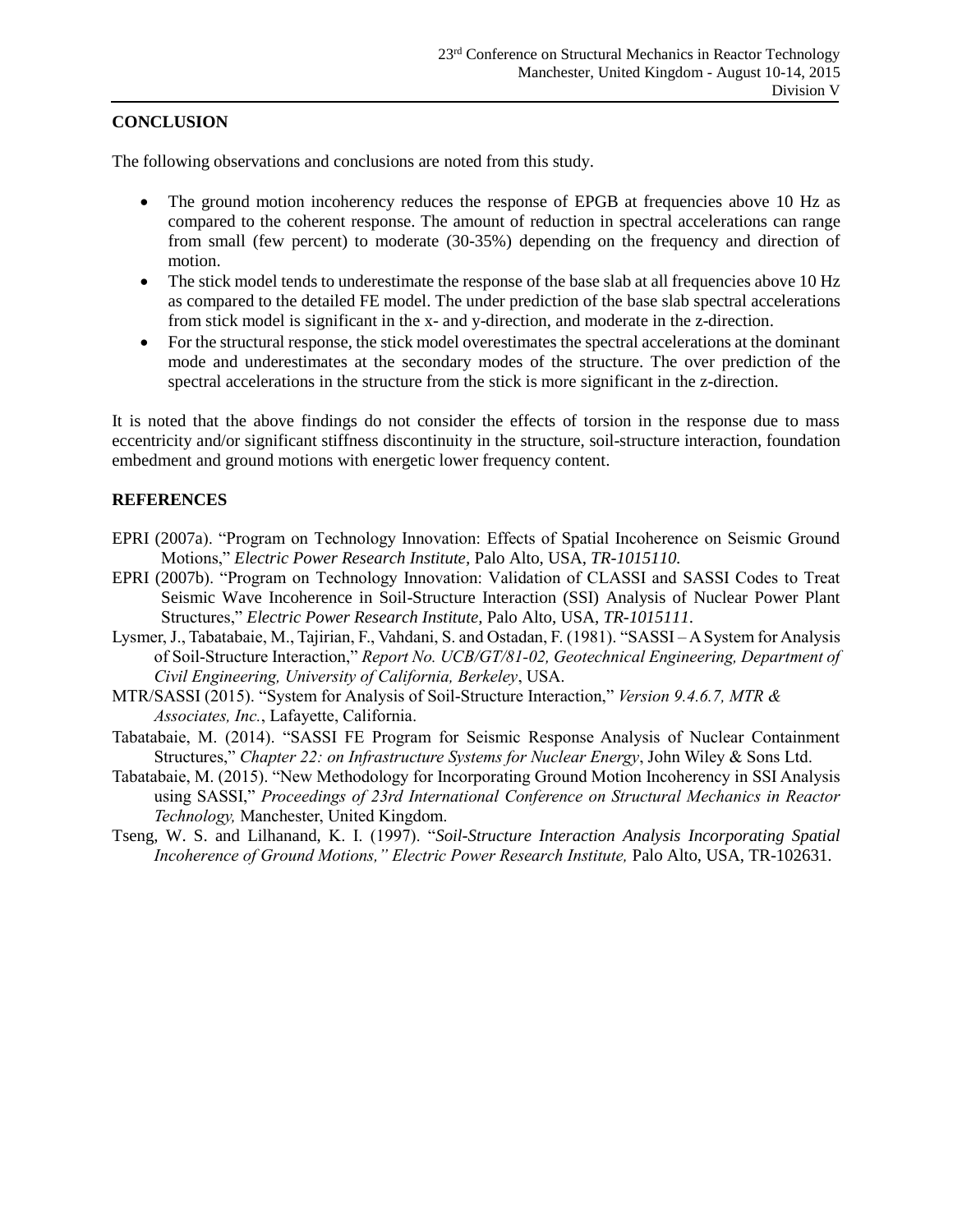

Figure 7. Comparison of 5%-Damped Response Spectra at Center of Base Slab, Stick vs. Detailed FE Model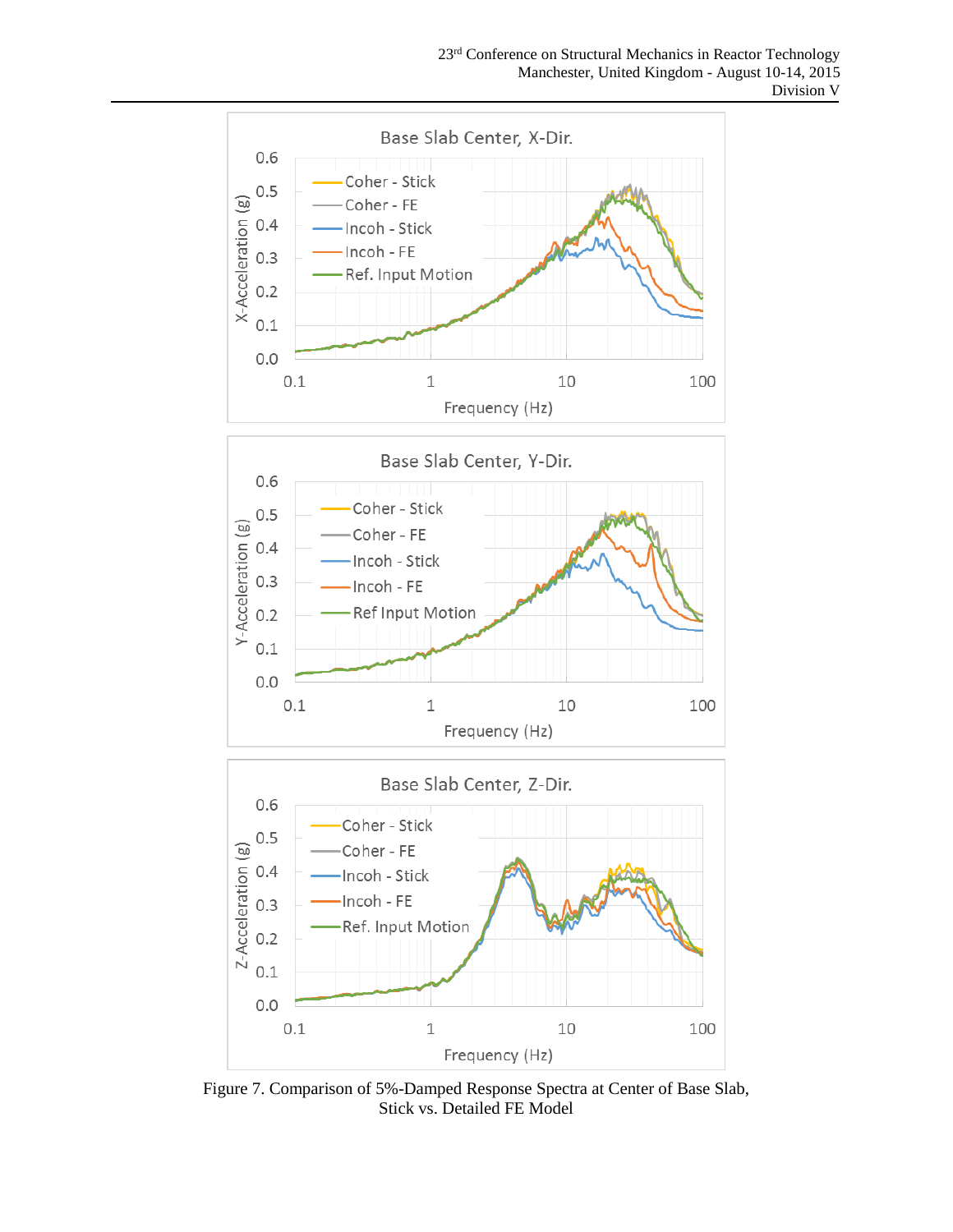

Figure 8. Comparison of 5%-damped Response Spectra at Corner of Building Roof, Stick vs. Detailed FE Model